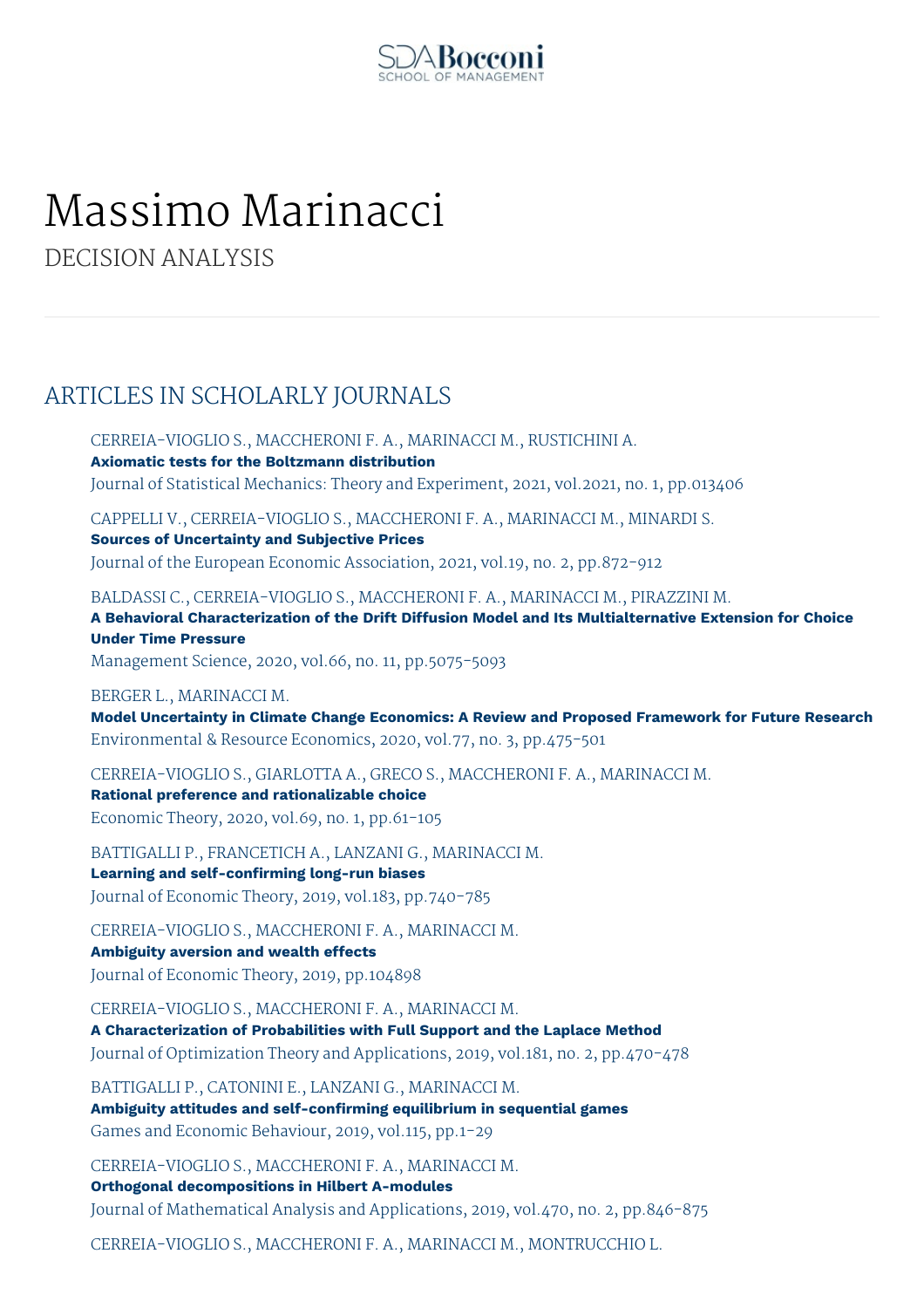**Commutativity, comonotonicity, and Choquet integration of self-adjoint operators** Reviews in Mathematical Physics, 2018, vol.30, no. 10, pp.1850016

MARINACCI M., SEVERINO F. **Weak time-derivatives and no-arbitrage pricing** Finance and Stochastics, 2018, vol.22, no. 4, pp.1007-1036

BORGONOVO E., CAPPELLI V., MACCHERONI F. A., MARINACCI M. **Risk analysis and decision theory: A bridge** European Journal of Operational Research, 2018, vol.264, no. 1, pp.280-293

BATTIGALLI P., CERREIA-VIOGLIO S., MACCHERONI F. A., MARINACCI M.

**Mixed extensions of decision problems under uncertainty** Economic Theory, 2017, vol.63, no. 4, pp.827-866

CERREIA-VIOGLIO S., MACCHERONI F. A., MARINACCI M. **Stochastic Dominance Analysis Without the Independence Axiom** Management Science, 2017, vol.63, no. 4, pp.1097-1109

CERREIA-VIOGLIO S., MACCHERONI F. A., MARINACCI M. **Hilbert A-modules** Journal of Mathematical Analysis and Applications, 2017, vol.446, no. 1, pp.970-1017

CERREIA-VIOGLIO S., KUPPER M., MACCHERONI F. A., MARINACCI M., VOGELPOTH N. **Conditional L-spaces and the duality of modules over f-algebras** Journal of Mathematical Analysis and Applications, 2016, vol.444, no. 2, pp.1045-1070

BATTIGALLI P., CERREIA-VIOGLIO S., MACCHERONI F. A., MARINACCI M. **Analysis of information feedback and selfconfirming equilibrium** Journal of Mathematical Economics, 2016, vol.66, pp.40-51

CERREIA-VIOGLIO S., MACCHERONI F. A., MARINACCI M. **Ergodic Theorems for lower probabilities**

Proceedings of the American Mathematical Society, 2016, vol.144, no. 8, pp.3381-3396

BATTIGALLI P., CERREIA-VIOGLIO S., MACCHERONI F. A., MARINACCI M. **A Note on Comparative Ambiguity Aversion and Justifiability** Econometrica, 2016, vol.84, no. 5, pp.1903-1916

CERREIA-VIOGLIO S., MACCHERONI F. A., MARINACCI M., MONTRUCCHIO L. **Choquet integration on Riesz spaces and dual comonotonicity** Transactions of the American Mathematical Society, 2015, vol.367, no. 12, pp.8521-8542

#### MARINACCI M.

**Model Uncertanty** Journal of the European Economic Association, 2015, vol.13, no. 6, pp.1022-1100

CERREIA-VIOGLIO S., MACCHERONI F. A., MARINACCI M. **Put–Call Parity and market frictions**

Journal of Economic Theory, 2015, vol.157, pp.730-762

CERREIA-VIOGLIO S., MACCHERONI F. A., MARINACCI M., RUSTICHINI A. **The structure of variational preferences** Journal of Mathematical Economics, 2015, vol.57, pp.12-19

BORGONOVO E., MARINACCI M.

#### **Decision analysis under ambiguity**

European Journal of Operational Research, 2015, vol.244, no. 3, pp.823-836

BATTIGALLI P., CERREIA-VIOGLIO S., MACCHERONI F. A., MARINACCI M. **Self-Confirming Equilibrium and Model Uncertainty**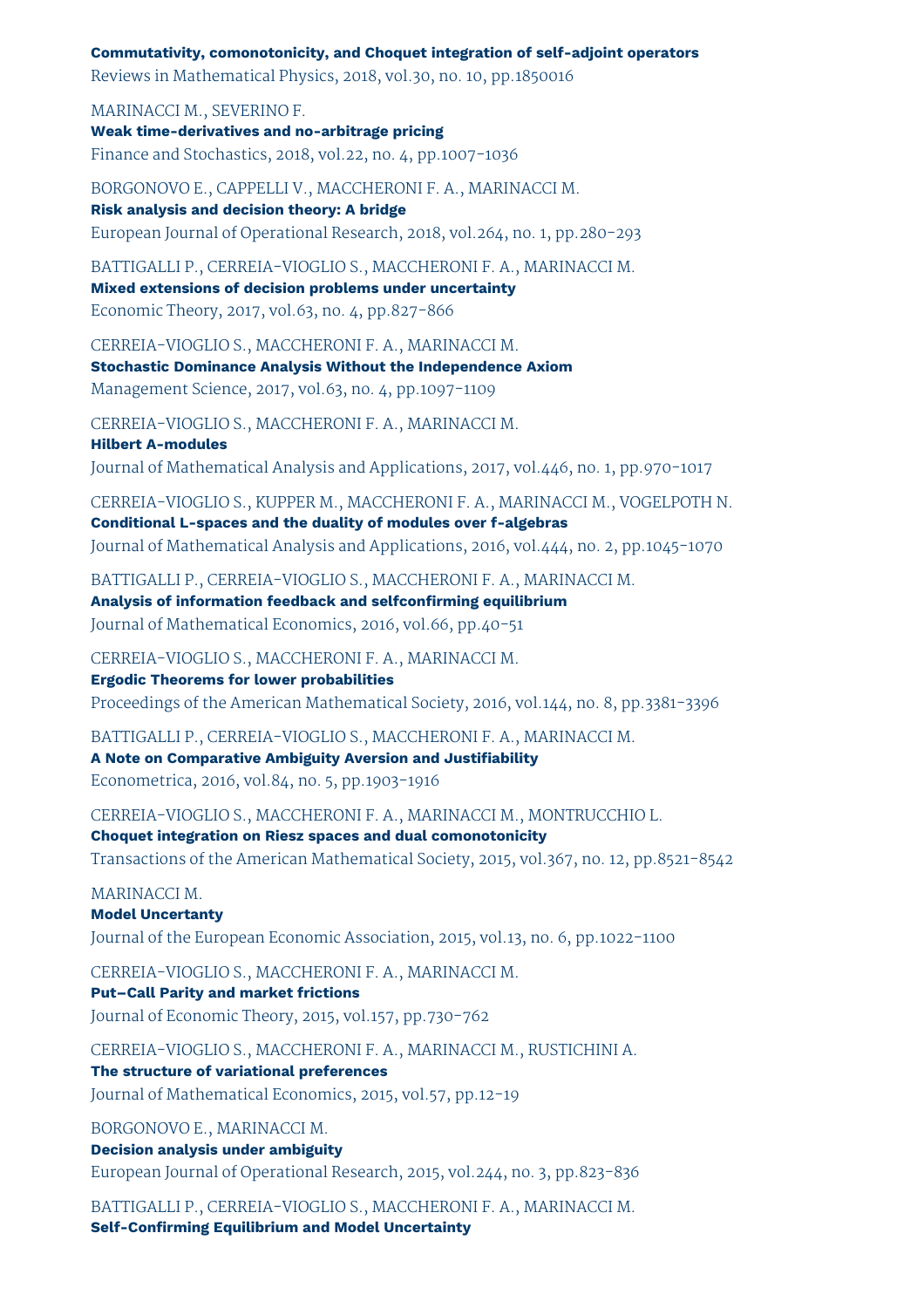American Economic Review, 2015, vol.105, no. 2, pp.646-677

CERREIA-VIOGLIO S., MACCHERONI F. A., MARINACCI M., RUSTICHINI A. **Niveloids and their extensions: Risk measures on small domains** Journal of Mathematical Analysis and Applications, 2014, vol.413, no. 1, pp.343-360

MACCHERONI F. A., MARINACCI M., RUSTICHINI A.

**Pride and Diversity in Social Economies** American Economic Journal: Microeconomics, 2014, vol.6, no. 4, pp.237-271

CERREIA-VIOGLIO S., MACCHERONI F. A., MARINACCI M., MONTRUCCHIO L. **Ambiguity and robust statistics**

Journal of Economic Theory, 2013, vol.148, no. 3, pp.974-1049

MACCHERONI F. A., MARINACCI M., RUFFINO D. **Alpha as Ambiguity: Robust Mean-Variance Portfolio Analysis** Econometrica, 2013, vol.81, no. 3, pp.1075-1113

CERNÝ A., MACCHERONI F. A., MARINACCI M., RUSTICHINI A. **On the computation of optimal monotone mean–variance portfolios via truncated quadratic utility** Journal of Mathematical Economics, 2012, vol.48, no. 6, pp.386-395

CERREIA-VIOGLIO S., MACCHERONI F. A., MARINACCI M., MONTRUCCHIO L. **Probabilistic sophistication, second order stochastic dominance and uncertainty aversion** Journal of Mathematical Economics, 2012, vol.48, no. 5, pp.271-283

MARINACCI M., MONTRUCCHIO L. **Finitely well-positioned sets**

Journal of Convex Analysis, 2012, vol.19, no. 1, pp.249-279

CERREIA-VIOGLIO S., MACCHERONI F. A., MARINACCI M., MONTRUCCHIO L. **Signed integral representations of comonotonic additive functionals** Journal of Mathematical Analysis and Applications, 2012, vol.385, no. 2, pp.895-912

MACCHERONI F. A., MARINACCI M., RUSTICHINI A. **Social Decision Theory: Choosing within and between Groups** Review of Economic Studies, 2012, vol.79, no. 4, pp.1591-1636

KLIBANOFF P., MARINACCI M., MUKERJI S. **Definitions of ambiguous events and the smooth ambiguity model** Economic Theory, 2011, vol.48, no. 2-3, pp.399-424

CERREIA-VIOGLIO S., GHIRARDATO P., MACCHERONI F. A., MARINACCI M., SINISCALCHI M. **Rational preferences under ambiguity** Economic Theory, 2011, vol.48, no. 2-3, pp.341-375

CERREIA-VIOGLIO S., MACCHERONI F. A., MARINACCI M., MONTRUCCHIO L. **Uncertainty averse preferences**

Journal of Economic Theory, 2011, vol.146, no. 4, pp.1275-1330

CERREIA-VIOGLIO S., MACCHERONI F. A., MARINACCI M., MONTRUCCHIO L. **Complete Monotone Quasiconcave Duality**

Mathematics of Operations Research, 2011, vol.36, no. 2, pp.321-339

MARINACCI M., MONTRUCCHIO L.

**Necessary and Sufficient Conditions for Optima in Reflexive Spaces** Siam Journal on Optimization, 2011, vol.21, no. 1, pp.174-192

CERREIA-VIOGLIO S., MACCHERONI F. A., MARINACCI M., MONTRUCCHIO L. **Risk Measures: Rationality and Diversification** Mathematical Finance, 2010, vol.21, no. 4, pp.743-774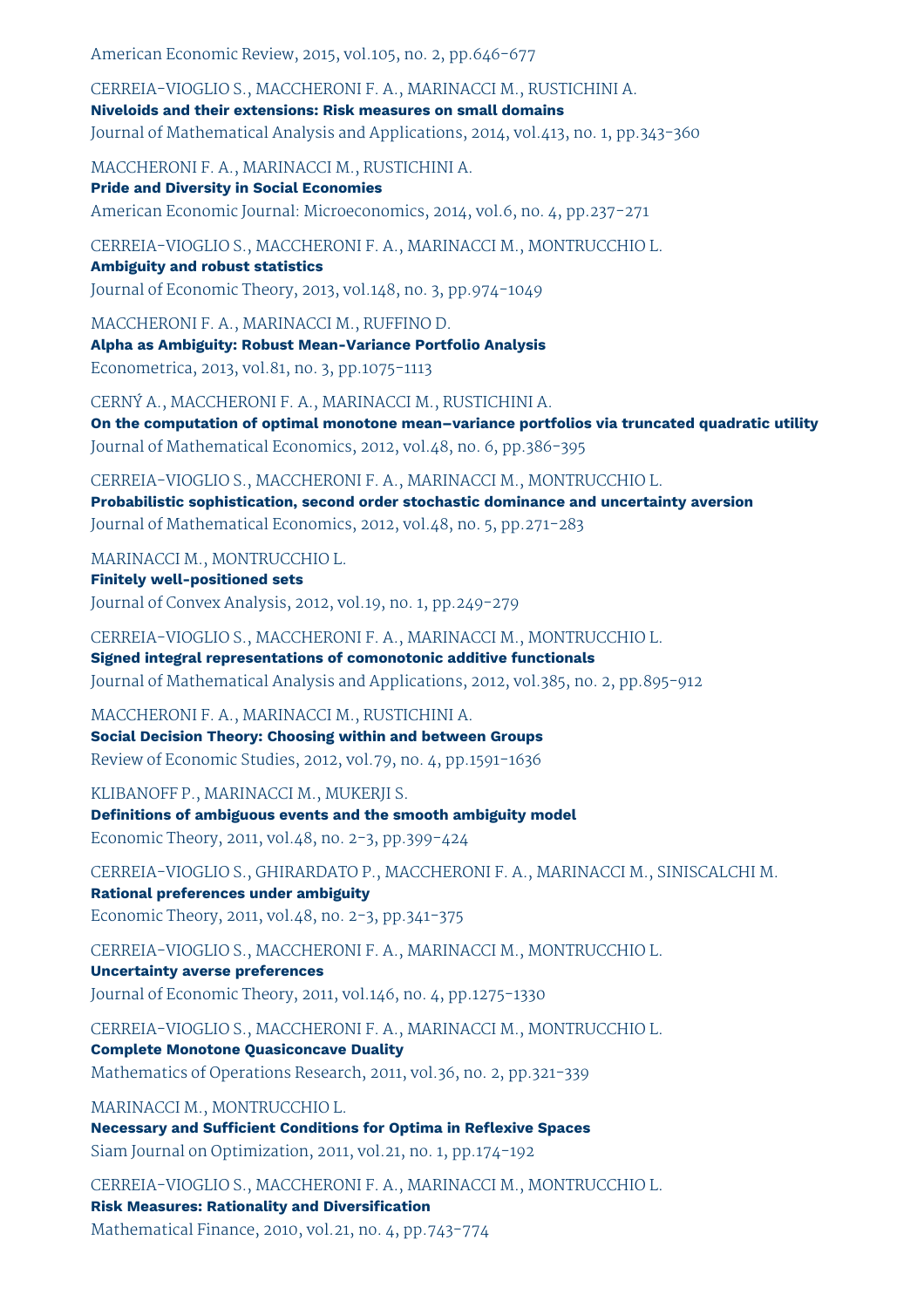#### MARINACCI M., MONTRUCCHIO L. **Unique solutions for stochastic recursive utilities** Journal of Economic Theory, 2010, vol.145, no. 5, pp.1776-1804

GILBOA I., MACCHERONI F. A., MARINACCI M., SCHMEIDLER D. **Objective and Subjective Rationality in a Multiple Prior Model** Econometrica, 2010, vol.78, no. 2, pp.755-770

MACCHERONI F. A., MARINACCI M., RUSTICHINI A., TABOGA M. **Porfolio Selection with Monotone Mean-Variance Preferences** Mathematical Finance, 2009, vol.19, no. 3, pp.487-521

KLIBANOFF P., MARINACCI M., MUKERJI S.

**Recursive smooth ambiguity preferences** Journal of Economic Theory, 2009, vol.144, no. 3, pp.930-976

MARINACCI M., MONTRUCCHIO L.

**On concavity and supermodularity** Journal of Mathematical Analysis and Applications, 2008, vol.344, no. 2, pp.642-654

EPSTEIN L. G., MARINACCI M., SEO K. **Coarse contingencies and ambiguity** Theoretical Economics, 2007, vol.2, no. 4, pp.355-394

MACCHERONI F. A., MARINACCI M., RUSTICHINI A. **Ambiguity Aversion, Robustness, and the Variational Representation of Preferences** Econometrica, 2006, vol.74, no. 6, pp.1447-1498

MACCHERONI F. A., MARINACCI M., RUSTICHINI A.

**Dynamic variational preferences** Journal of Economic Theory, 2006, vol.128, no. 1, pp.4-44

AMARANTE M., MACCHERONI F. A., MARINACCI M., MONTRUCCHIO L. **Cores of non-atomic market games**

International Journal of Game Theory, 2006, vol.34, no. 3, pp.399-424

KLIBANOFF P., MARINACCI M., MUKERJI S. **A Smooth Model of Decision Making under Ambiguity** Econometrica, 2005, vol.73, no. 6, pp.1849-1892

CHATEAUNEUF A., MACCHERONI F. A., MARINACCI M., TALLON J. **Monotone continuous multiple priors** Economic Theory, 2005, vol.26, no. 4, pp.973-982

MACCHERONI F. A., MARINACCI M. **A strong law of large numbers for capacities** Annals of Probability, 2005, vol.33, no. 3, pp.1171-1178

GHIRARDATO P., MACCHERONI F. A., MARINACCI M. **Certainty Independence and the Separation of Utility and Beliefs** Journal of Economic Theory, 2005, vol.120, no. 1, pp.129-136

GHIRARDATO P., MACCHERONI F. A., MARINACCI M. **Differentiating ambiguity and ambiguity attitude** Journal of Economic Theory, 2004, vol.118, no. 2, pp.133-173

CASTAGNOLI E., MACCHERONI F. A., MARINACCI M. **Choquet Insurance Pricing: a Caveat** Mathematical Finance, 2004, vol.14, no. 3, pp.481-485

CASTAGNOLI E., MACCHERONI F. A., MARINACCI M. **Insurance premia consistent with the market**